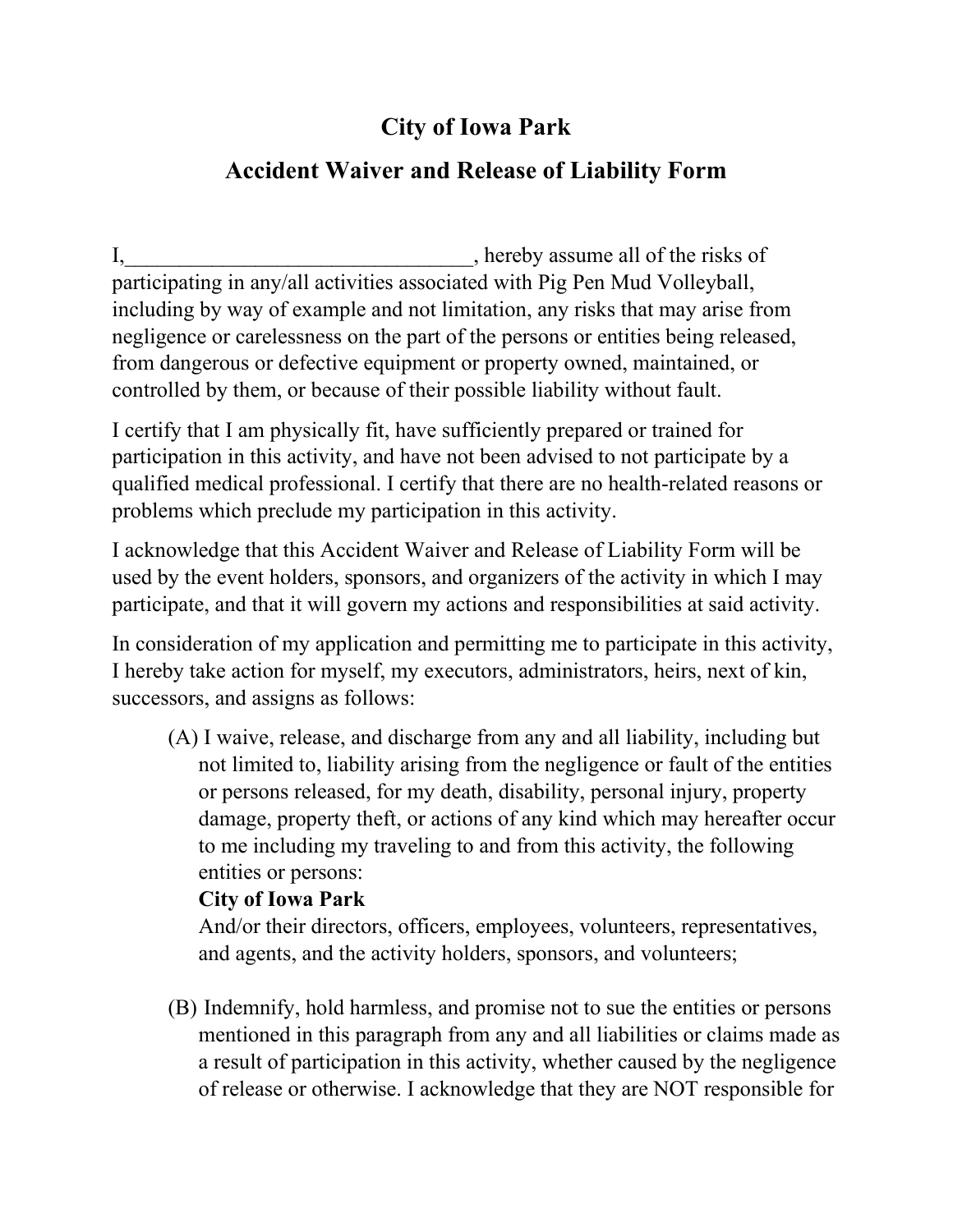the errors, omissions, acts, or failures to act of any party or entity conducting a specific activity on their behalf.

I acknowledge that this activity may involve a test of a person's physical and mental limits and carries with it the potential for death, serious injury, and property loss. The risks include, but are not limited to, those caused by terrain, facilities, temperature, weather, condition of participants, equipment, vehicular traffic, lack of hydration, and actions of other people including, but not limited to, participants, volunteers, monitors, and/or producers of the activity. These risks are not only inherent to participants, but are also present for volunteers. I hereby consent to receive medical treatment which may be deemed advisable in the event of injury, accident, and/or illness during this activity.

I understand while participating in this activity, I may be photographed. I agree to allow my photo, video, or film likeness to be used for legitimate purpose by the activity holders, producers, sponsors, organizers, and assigns.

The Accident Waiver and Release of Liability Form shall be construed broadly to provide a release and waiver to the maximum extent permissible under applicable law.